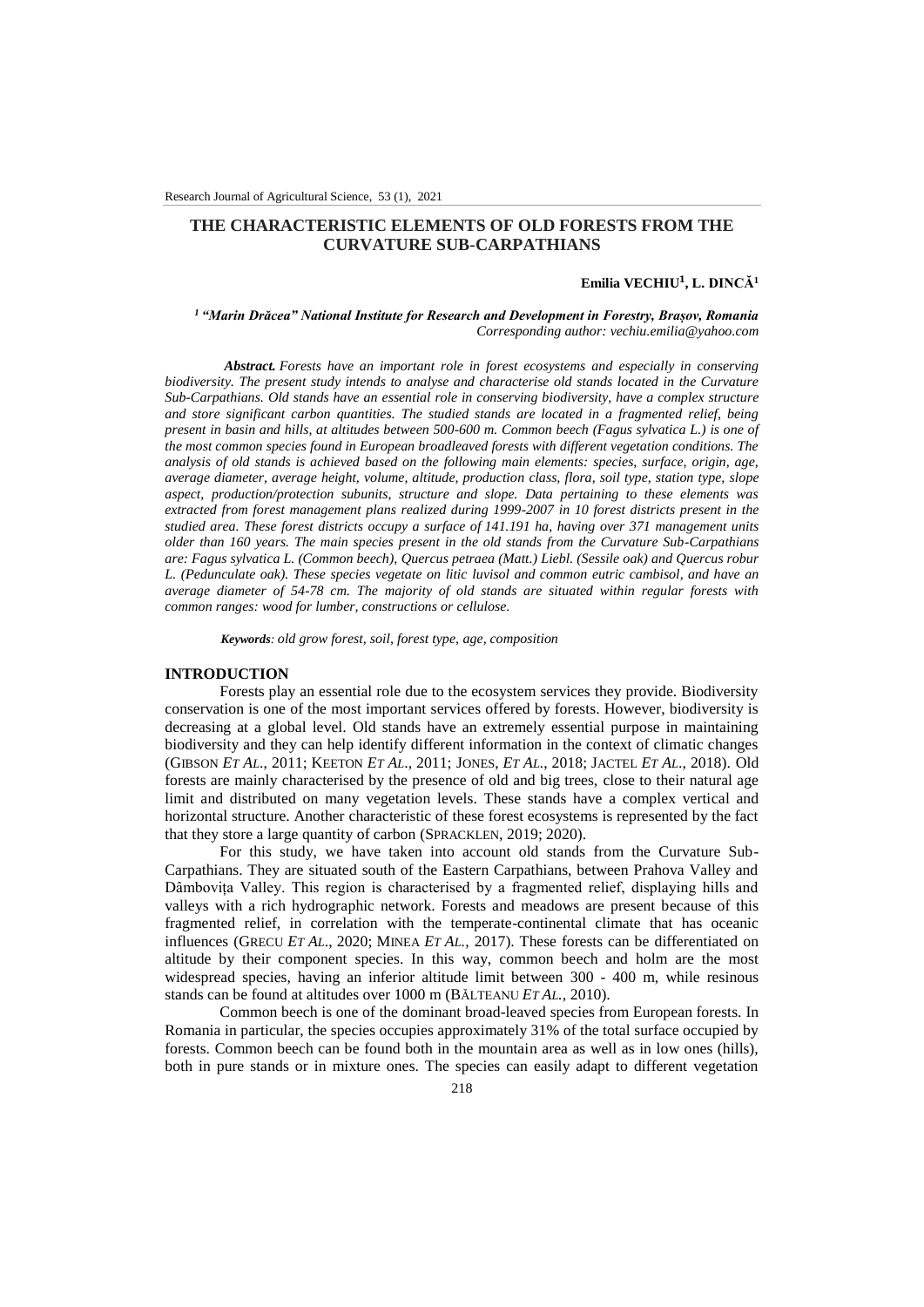conditions, although it prefers areas with a hot climate and high precipitation quantities (OGNJENOVIĆ *ET AL*., 2020; ŞOFLETEA & CURTU 2007; TIMIȘ-GÂNSAC *ET AL*., 2020).

Forests located in this area fulfil multiple ecosystem functions: non-wood forest products (TIWARY *ET AL.,* 2020; TUDOR *ET AL.,* 2019), FOREST FRUITS (VECHIU *ET AL.,* 2019; TUDOR *ET AL.*, 2021), animals (CIONTU *ET AL*., 2018; CIONTU *ET AL*., 2020).

The purpose of this study is to identify and characterise the main elements that are important in describing old stands from the Curvature Sub-Carpathians (Figure 1.)



Figure 1. Location of the Curvature Sub-Carpathians

### **MATERIAL AND METHODS**

The present paper relies on data supplied by forest management plans realized during 1999-2007 in the Curvature Sub-Carpathians (\*\*\*, 1999-2007). The data was centralized for the 10 forest districts present in this area. The stand's age is established together with the forest management plan, namely once every 10 years.

This data from forest management plans refer to the following elements: species, surface, origin, age, average diameter, average height, volume, altitude, production class, flora type, soil type, station type, slope aspect, production/protection subunits, structure and slope.

The data is stored in an Excel database that allows their easy management.

The characteristics analysed within this paper refer mainly to the stands' age, followed by other characteristics such as: species, average diameter and height, surface, location, altitude, station type, soil type, litter, production/protection subunits and structure.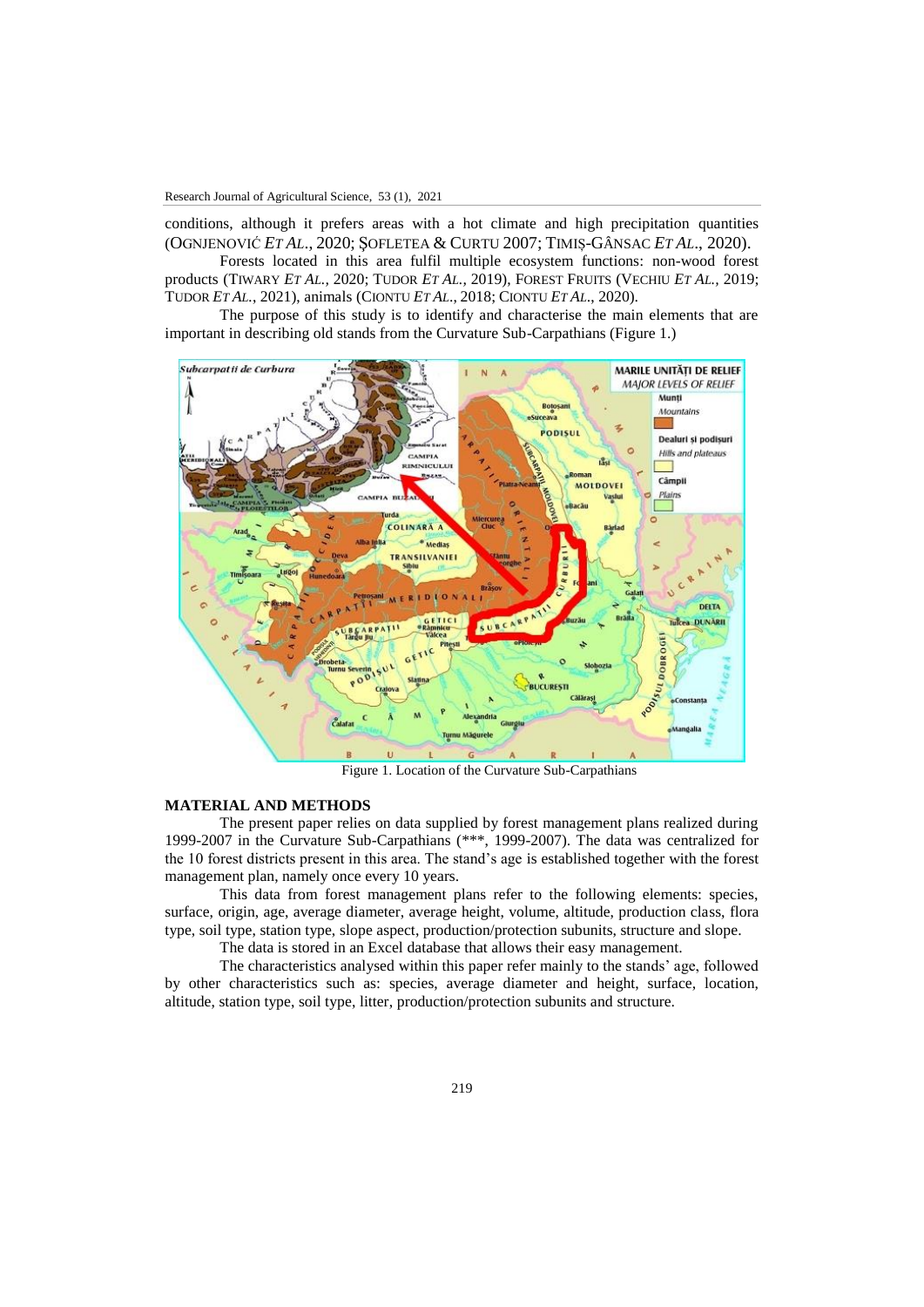## **RESULTS AND DISCUSSIONS**

The analysed data revealed that forests from the Curvature Sub-Carpathians cover a surface of 141.191 ha. The 10 forest districts that were taken into account were: Cislău, Dumitrești, Moreni, Pârscov, Pucioasa, Slănic, Văleni, Vidra, Vintilă Vodă and Voinești. Figure number 2 renders the forest districts and the surface that they cover.

As it can be seen, Cislău forest district covers the largest surface (20.178 ha), followed closely by Vintilă Vodă forest district (17.353 ha). All other forest district has a relatively similar surface coverage.



Figure 2. The surface occupied by forest districts in the Curvature Sub-Carpathians

The studied forest districts from the Curvature Sub-Carpathians contain 371 stands (UA) that are 160 years old or even older. Amongst them, 99 stands are 170 years old or even older. They occupy a surface of 909.4 ha, while seven stands that are 200 years old or even older occupy 11.4 ha. The inaccessible field from the Southern Carpathians allows the presence of more old stands (CÂNTAR *ET AL*., 2019). The situation is similar with Banatului Mountains (TIMIȘ-GÂNSAC *ET AL.,* 2020), but different then Romania's Wester Plain where more old stands can be found (DINCĂ AND BRATU, 2020).

Table number 1 presents 30 of the oldest and most representative stands from the Curvature Sub-Carpathians. The detailed study of these stands has involved the identification of 132 elements that characterise them.

| Forest<br>district | <b>Species</b> | <b>Surface</b><br>(ha) |     | Age Mean Mean SUP Altitude Soil Flora |    |  |      |      |  | tvpe |  | Tora Station Litter Structure |  |
|--------------------|----------------|------------------------|-----|---------------------------------------|----|--|------|------|--|------|--|-------------------------------|--|
| Dumitresti         | Common         |                        |     |                                       |    |  | 1050 | 3101 |  | 3333 |  |                               |  |
|                    | beech          | 6.3                    | 270 | 66                                    |    |  |      |      |  |      |  |                               |  |
| Cislau             | Common         |                        |     |                                       | 28 |  | 898  | 2206 |  | 5152 |  |                               |  |
|                    | beech          | 0.4                    | 250 | 80                                    |    |  |      |      |  |      |  |                               |  |

The oldest 30 stands from the Curvature Sub-Carpathians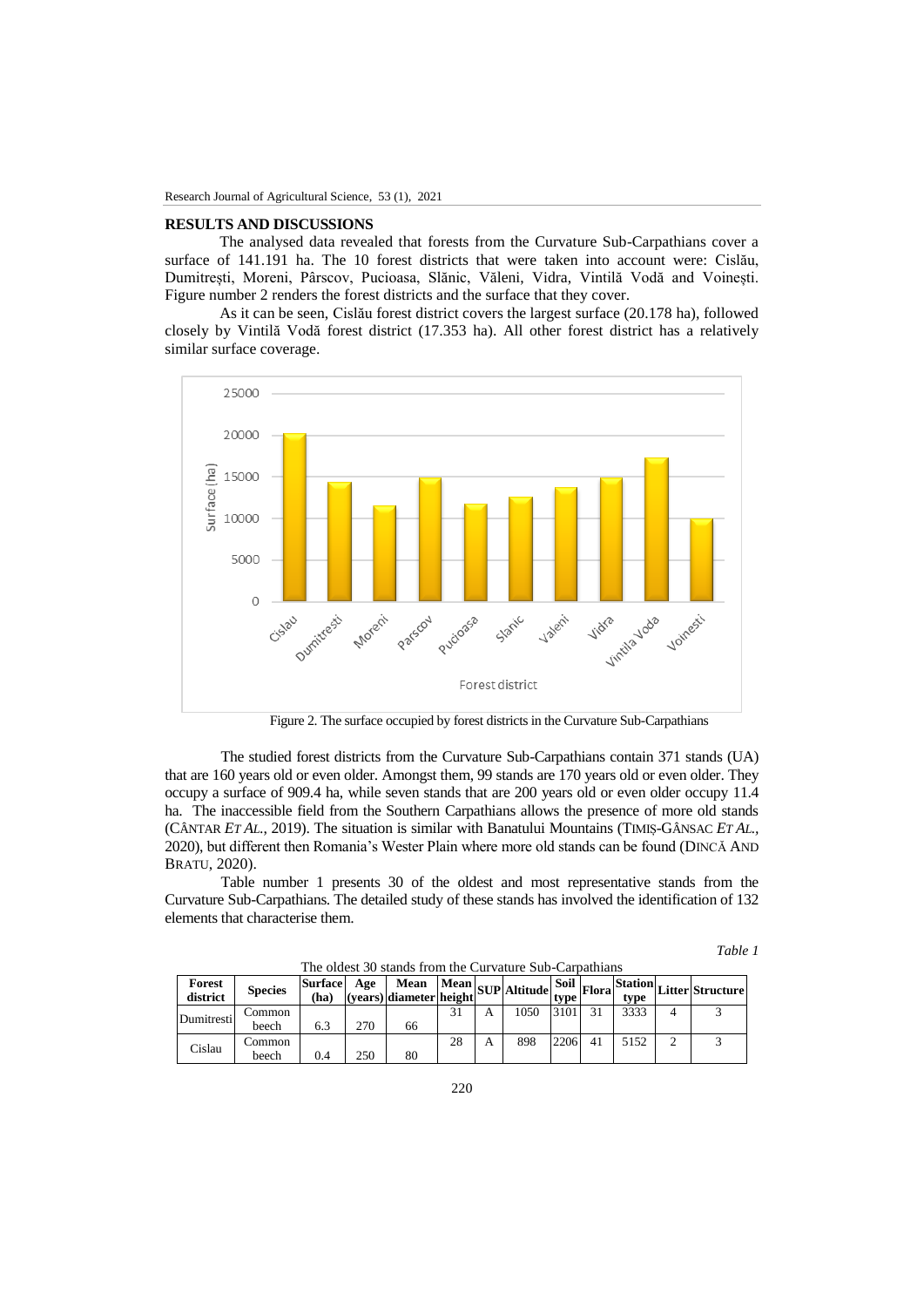| Research Journal of Agricultural Science, 53 (1), 2021 |  |  |
|--------------------------------------------------------|--|--|
|--------------------------------------------------------|--|--|

| Vidra           | Common<br>beech    | 3.6            | 210 | 56 | 18 | $\Omega$       | 585  | 2405 | 68 | 5131 | $\overline{2}$ | $\overline{c}$ |
|-----------------|--------------------|----------------|-----|----|----|----------------|------|------|----|------|----------------|----------------|
| Slanic          | Pedunculate<br>oak | 0.4            | 200 | 80 | 23 | A              | 285  | 9401 | 73 | 7520 | 3              | 3              |
| Slanic          | Pedunculate        |                |     |    | 26 | A              | 285  | 2208 | 68 | 6264 | 3              | 3              |
| Cislau          | oak<br>Common      | 0.1            | 200 | 80 | 24 | M              | 550  | 4102 | 46 | 5231 | $\overline{c}$ | 3              |
|                 | beech<br>Common    | $\overline{c}$ | 200 | 60 | 28 | A              | 750  | 3101 | 41 | 5242 | $\mathfrak{D}$ | 3              |
| Cislau          | beech              | 0.3            | 200 | 60 |    |                |      |      |    |      |                |                |
| Dumitresti      | Common<br>beech    | 3.3            | 190 | 60 | 21 | M              | 600  | 3123 | 35 | 4120 | 3              | 3              |
| Dumitresti      | Common<br>beech    | 7.8            | 185 | 56 | 30 | A              | 825  | 3101 | 31 | 4420 | $\overline{4}$ | 3              |
| Moreni          | Common<br>beech    | 11.4           | 180 | 62 | 25 | $\overline{A}$ | 580  | 3101 | 41 | 5242 | $\overline{4}$ | $\overline{4}$ |
| Slanic          | Pedunculate<br>oak | 1.4            | 180 | 70 | 29 | A              | 290  | 2407 | 72 | 7332 | $\overline{4}$ | 3              |
| Parscov         | Common<br>beech    | 9.4            | 180 | 64 | 30 | A              | 815  | 3101 | 41 | 5242 | $\overline{4}$ | 3              |
| Parscov         | Sessile oak        | 8.8            | 180 | 50 | 23 | A              | 495  | 2405 | 68 | 5131 | $\overline{4}$ | $\overline{3}$ |
| Parscov         | Sessile oak        | 3.7            | 180 | 54 | 21 | A              | 440  | 2405 | 68 | 5131 | $\overline{4}$ | 3              |
| Parscov         | Sessile oak        | 23.4           | 180 | 54 | 20 | A              | 465  | 2405 | 68 | 5131 | $\overline{2}$ | 3              |
| Vintila<br>Voda | Common<br>beech    | 2.1            | 180 | 58 | 27 | A              | 1065 | 3101 | 31 | 3332 | $\overline{4}$ | 3              |
| Vintila<br>Voda | Common<br>beech    | 4.1            | 180 | 60 | 30 | A              | 1050 | 3101 | 31 | 3332 | $\overline{4}$ | 3              |
| Dumitresti      | Sessile oak        | 1.2            | 180 | 58 | 24 | A              | 515  | 3101 | 61 | 5152 | $\overline{4}$ | 3              |
| Dumitresti      | Common<br>beech    | 10.6           | 180 | 64 | 32 | A              | 665  | 1701 | 31 | 3333 | 3              | 3              |
| Dumitresti      | Common<br>beech    | 4.2            | 180 | 64 | 32 | М              | 665  | 1701 | 31 | 3333 | 3              | 3              |
| Dumitresti      | Common             |                |     |    | 33 | A              | 700  | 3101 | 31 | 3333 | 3              | 3              |
| Vidra           | beech<br>Common    | 6.5            | 180 | 64 | 28 | M              | 875  | 3107 | 31 | 4420 | 3              | 3              |
|                 | beech<br>Common    | 1.7            | 180 | 62 | 25 | M              | 460  | 2405 | 46 | 5231 | $\overline{4}$ | 3              |
| Vidra           | beech<br>Common    | 1.1            | 180 | 50 | 25 | M              | 485  | 2405 | 46 | 5231 | 3              | 3              |
| Vidra           | beech              | 0.2            | 180 | 48 |    |                |      |      |    |      |                |                |
| Vidra           | Common<br>beech    | 4.4            | 180 | 52 | 25 | A              | 525  | 2405 | 46 | 5231 | $\overline{4}$ | 3              |
| Vidra           | Common<br>beech    | 4.7            | 180 | 54 | 25 | $\Omega$       | 470  | 2405 | 46 | 5231 | $\mathbf{1}$   | $\overline{c}$ |
| Vidra           | Common<br>beech    | 2.5            | 180 | 52 | 21 | $\Omega$       | 610  | 2405 | 46 | 5231 | $\overline{2}$ | $\overline{2}$ |
| Vidra           | Common             |                |     |    | 20 | $\Omega$       | 470  | 2405 | 46 | 5231 | $\overline{c}$ | $\overline{3}$ |
| Vidra           | beech<br>Common    | 5.4            | 180 | 56 | 20 | $\Omega$       | 540  | 2405 | 46 | 5231 | $\overline{c}$ | $\overline{2}$ |
|                 | beech<br>Common    | 3              | 180 | 56 | 20 | $\Omega$       | 630  | 2405 | 46 | 5231 | $\mathfrak{2}$ | $\overline{c}$ |
| Vidra           | beech              | 5.1            | 180 | 44 |    |                |      |      |    |      |                |                |

The meaning of the terms used in the table is rendered below: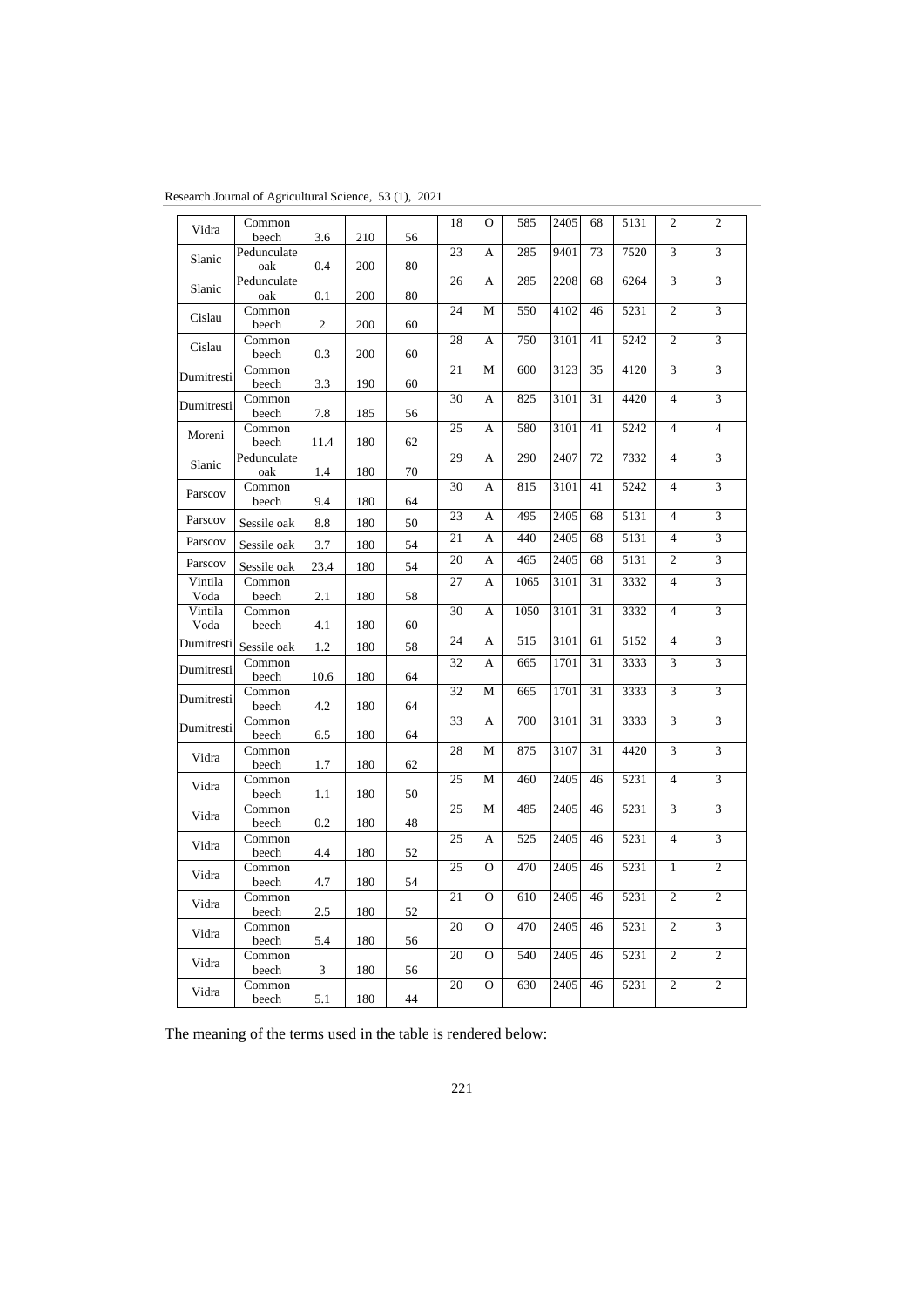**SUP** (production/protection subunits): A = common forest with common assortments: wood for timber, constructions, celluloses;  $M =$  forests under an extreme conservation regime;  $O =$ fields that will be removed from the forest fund;

**Soil type:** 1701 = common rendzina; 2206 = mollic vertiv preluvisol; 2208 = gleyc preluvisol;  $2405$  = lithic luvisol;  $2407$  = stagnic luvisol;  $3101$  = eutric cambisol;  $3123$  = gleyc-stagnic eutric cambisol;  $4102 =$  lithic entic podzol;  $9401 =$  fluvisol;

**Flora type:** 31 = *Asperula-Dentaria*; 35 = *Luzula-Calamagrostis*; 41 = *Asperula-Asarum*; 46 = *Vaccinium-Luzula*; 61 = *Asarum-Stellaria*; 68 *= Luzula albida*; 72 = *Poa pratensis*; 73 = *Carex pilosa;*

**Station type:** 3332 = Mountain with mixtures, Bm, average edaphic eutric cambisol with *Asperula-Dentaria;* 3333= Mountain with mixtures, Bs, high edaphic eutric cambisol with *Asperula-Dentaria*; 4120 = Mountain-pre-mountain with common beech, Bi, rocks and excessive erosion;  $4420 =$  Mountain-pre-mountain with common beech, Bm, average edaphic eutric cambisol with *Asperula-Dentaria*; 5131 = Hill with holm, Bi, low edaphic preluvisol and luvisol with *Vaccinium Calluna*; 5152 = Hill with holm, Bm, average edaphic preluvisol eutric cambisol; 5231 = Hill with common beech, Bi, low edaphic luvisol with *Vaccinium-Luzula*; 5242 = Hill with common beech, Bm, average edaphic eutric cambisol with *Asperula-Asarum*;  $6264$  = Hill with cvercete, Bs, gleyc eutric cambisol and gleisol in the high meadow;  $7332$  = Hill with cvercete and oak, Bm, stagnic preluvisol with *Poa pratensis-Carex carryophyllea*; 7520 = Hill with cvercete and stejar, Bi-m weakly humiferous aluviosol;

**Litter**:  $1 =$  litter missing;  $2 =$  narrow interrupted litter;  $3 =$  narrow continuous litter;  $4 =$  normal continuous litter;

**Structure**:  $2 =$  relatively even aged stand;  $3 =$  relatively uneven aged stand;  $4 =$  uneven aged stand.

The division on production or protection subunits (SUP) is realised within the production or protection forest management units, based on the needs and when forest section are identified with an ecological, social and economic need to be framed differently than other sections. The majority of old stands are situated within common forests with common assortments: wood for timber, constructions, celluloses (SUP A).

The main species that are present within old stands from the Curvature Sub-Carpathians are: *Fagus sylvatica* L. (Common beech), *Quercus petraea* (Matt.) Liebl. (Sessile oak) and *Quercus robur* L. (Pedunculate oak). Figure number 3 renders the found species based on the number of stands in which they are present. As such, we can observe that common beech is the most widespread species in this area as the mountain habitat is beneficial to it, while the oldest stands contain common beech as a main species in their composition. Other species from this area that are also present in other areas of our countries are alder (BLAGA *ET AL.*, 2019), Norway spruce (DINCĂ ET AL., 2019), hornbeam (DINCĂ AND BREABĂN, 2020), and manna (DINCĂ ET AL., 2020).

*Asperula-Dentaria* is the most widespread type of flora, followed by *Luzula albida* and *Vaccinium-Luzula.* The *Asperula-Dentaria* flora is characteristic for mixture common beech – resinous forests or for mountain pure common beech stands.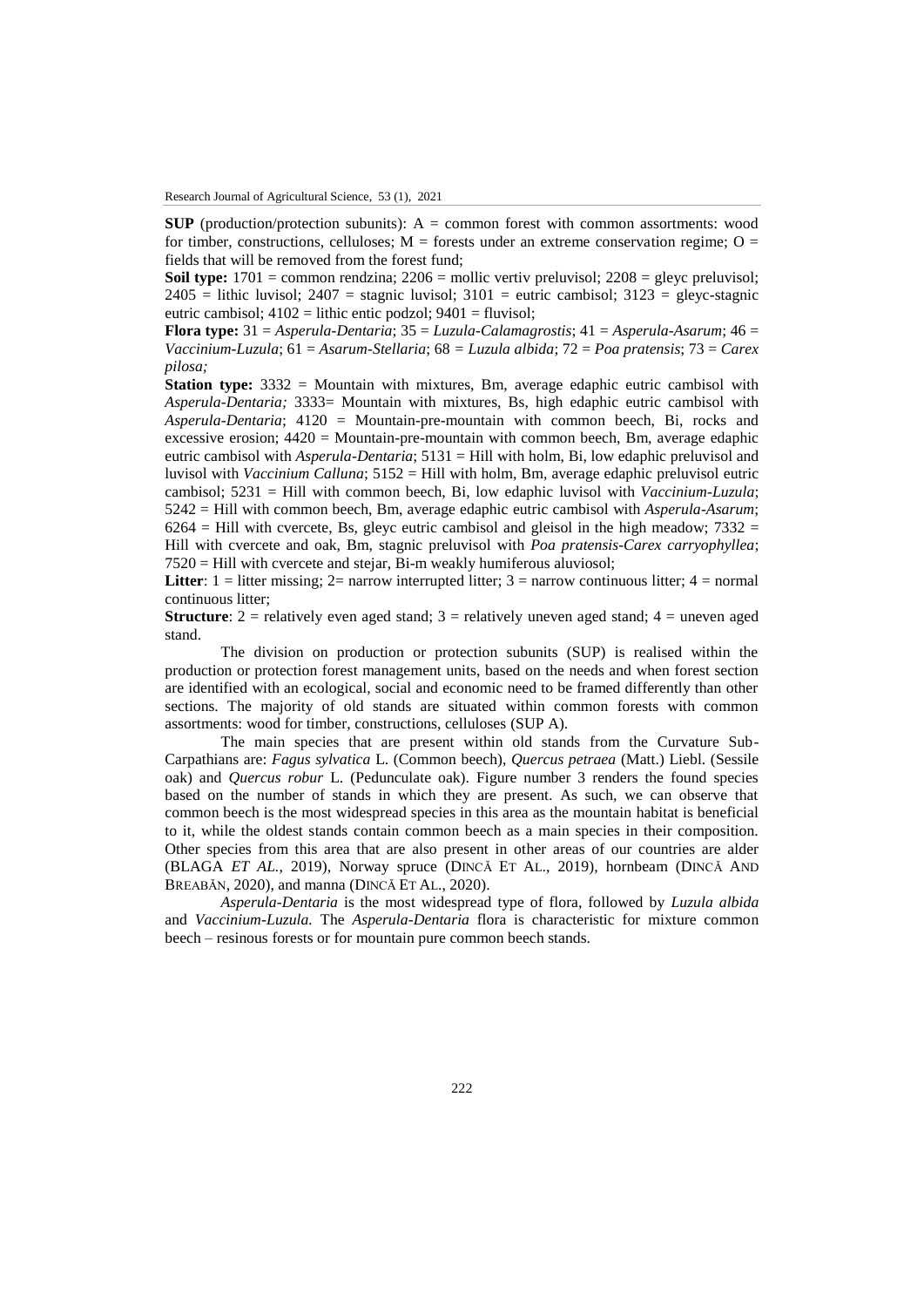Research Journal of Agricultural Science, 53 (1), 2021



Figure 3. Distribution of species from old stands

Diameter and height are the main characteristics of a tree. In the case of the studied trees, these characteristics differ from one species to another, so that the average diameter



Figure 4. Average diameter and height of species from the old stands

The most widespread soils from the studied stands are represented by lithyc luvisol (2405) and common eutric cambisol (3101). These soils cover a surface of 115 ha, which represents 83% of the total surface of all stands (figure 5.)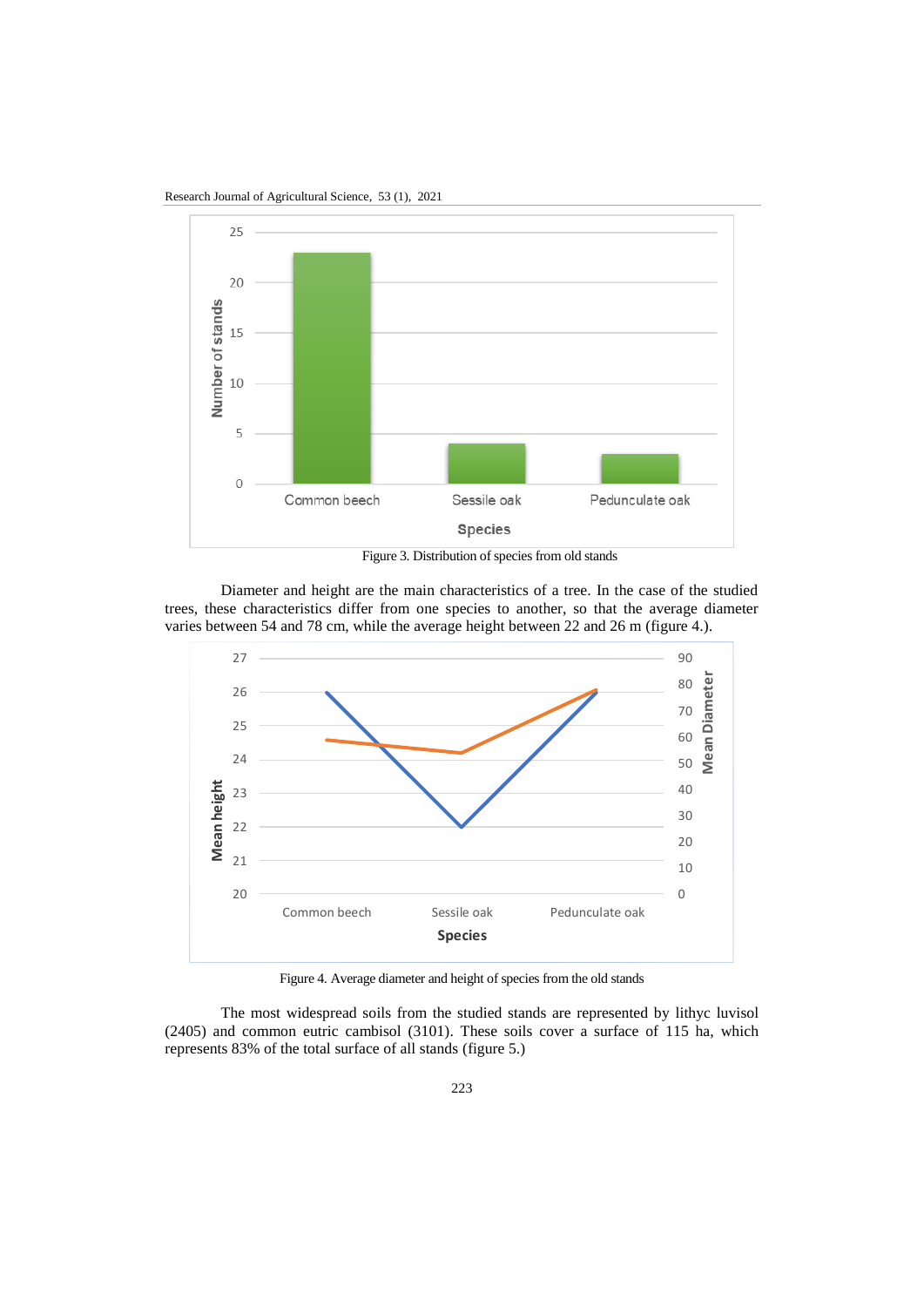

Research Journal of Agricultural Science, 53 (1), 2021

Figure 5. Soil types and the surface they cover in these old stands

The station types that occupy a significant surface are: 5131 (Hill with holm, Bi, low edaphic preluvisol and luvisol with *Vaccinium Calluna*), 5231 (Hill with common beech, Bi, low edaphic luvisol with *Vaccinium-Luzula)*, 3333 (Mountain with mixtures, Bs, high edaphic eutric cambisol with *Asperula-Dentaria)* and 5242 (Hill with common beech, Bm, average edaphic eutric cambisol with *Asperula-Asarum*). Station types are differentiated based on the soil type, slope aspect, humus and edaphic volume.

The altitude at which old stands are present in the Curvature Sub-Carpathians ranges between 285 m – 1065 m. The majority of stands are situated at  $400 - 600$  m (figure 6.), and are present in Pârscov and Vidra forest districts.



Figure 6. Altitude of old stands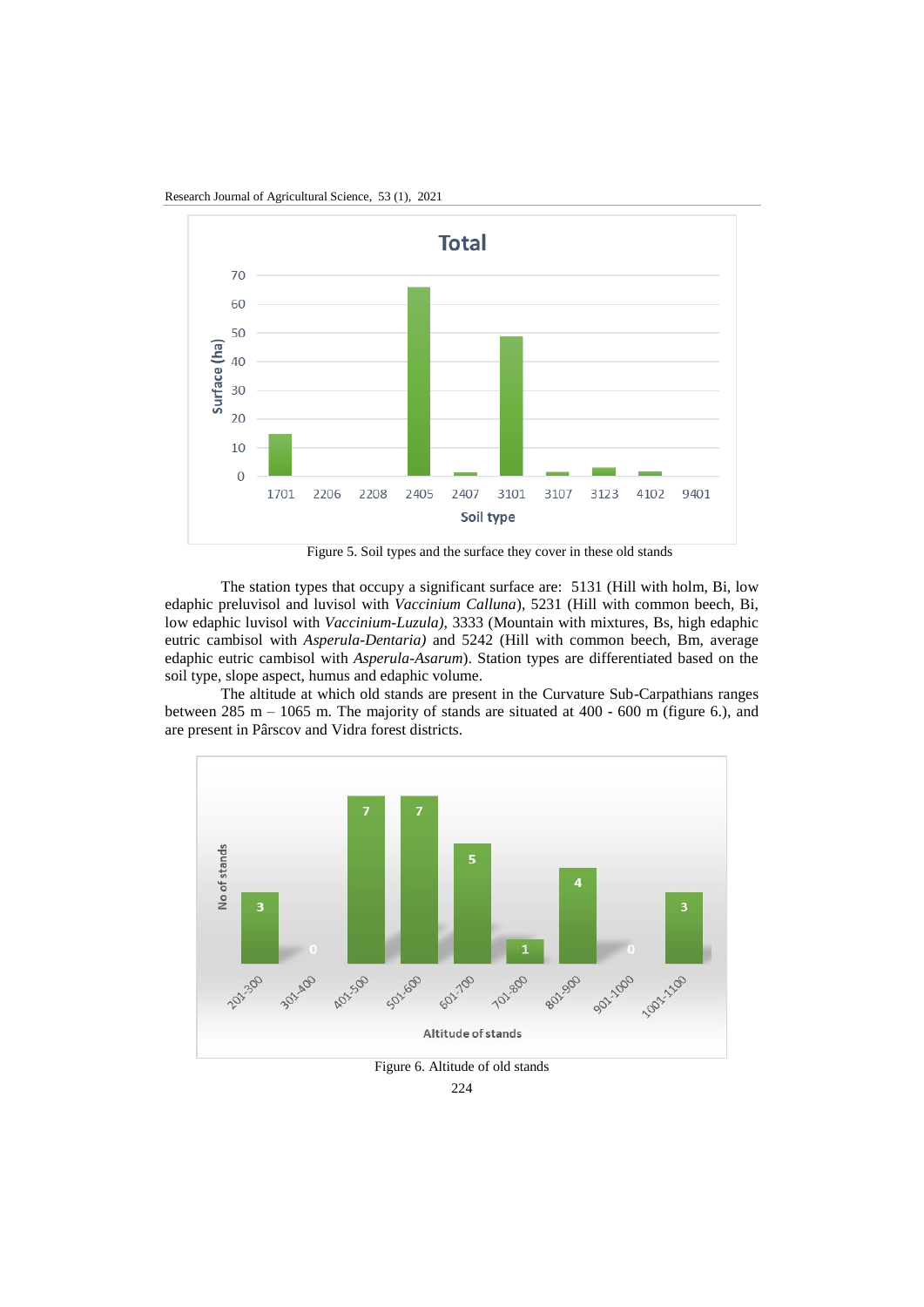The majority of old stands have a relatively uneven aged structure. Trees from different generations are characteristic to this structure. The litter (accumulation of organic remains at the soil's surface) is varied, while the normal continuous litter was the most found type in the studied stands.

### **CONCLUSIONS**

Old forests contribute to the conservation of biodiversity, this being also the main important service offered by forests. However, biodiversity is decreasing at a global level,

The Curvature Sub-Carpathians have a fragmented relief with valleys and hills. In the conditions of such a varied relief, common beech (Fagus sylvatica L.) is one of the most widespread species as it can grow in different vegetation conditions. Beside him, the studied stands are populated by *Quercus petraea* (Matt.) Liebl. (Sessile oak) and *Quercus robur* L. (Pedunculate oak). Station types are differentiated based on the soil type, slope aspect, humus and edaphic volume. As such, 5131 is the most common type (Hill with holm, Bi, low edaphic preluvisol and luvisol with *Vaccinium Calluna*), while the flora is characteristic for mixture forests.

#### **BIBLIOGRAPHY**

- BĂLTEANU, D., CHENDEŞ, V., SIMA, M., ENCIU, P., 2010 A country-wide spatial assessment of landslide susceptibility in Romania. Geomorphology, 124 (3-4): 102-112, Netherlands.
- BLAGA, T., DINCA, L., PLEȘCA, I., 2019 How can smart alder forests (Alnus glutinosa (L.) Gaertn.) from the Southern Carpathians be indentified and managed. Scientific papers series "Management, Economic Engineering in Agriculture and Rural Development", 19 (4): 29-35, Romania.
- CÂNTAR, I.C., DINCĂ, L., CHISĂLIȚĂ, I., CRIȘAN, V., KACHOVA, V., 2019 Identifying the oldest stands from the Southern Carpathians together with their main characteristics. Proceedings of the Multidisciplinary Conference on Sustainable development, Filodiritto International Proceedings, 186-193, Romania.
- CIOBOTARU, A. M., ANDRONACHE, I., AHAMMER, H., RADULOVIC, M., PEPTENATU, D., PINTILII, R. D., ... FENSHOLT, R., 2019 - Application of Fractal and Gray-Level Co-Occurrence Matrix Indices to Assess the Forest Dynamics in the Curvature Carpathians—Romania. Sustainability, 11 (24): 6927, Switzerland.
- CIONTU, C.I., DINCĂ, L., ENESCU, C.M., ONEȚ, A., ONEȚ, C., 2018 Analyzing the importance of game species from Argeș County. Natural Resources and Sustainable Development, 8 (2): 138-147, Romania.
- CIONTU, C.I., CHISĂLIȚĂ, I., DINCĂ, L., 2020 Study concerning the evaluation of game and fish species from Caraș-Severin County. Annals of West University of Timişoara, ser. Biology, 23 (1): 21-28, Romania.
- DINCĂ, L., MURARIU, G., ITICESCU, C., BUDEANU, M., MURARIU, A., 2019 Norway spruce (Picea Abies (L.) Karst.) smart forests from Southern Carpathians. International Journal of Conservation Science, 10 (4): 781-790, Romania.
- DINCĂ, L., BRATU, I., 2020 Assessment of the distribution and characteristics of the oldest forests stand from the Romanian's Western Plain. Bulletin UASVM series Agriculture, 77 (2): 9- 14, Romania.
- DINCĂ, L., VECHIU, E., ONEȚ, A., 2020 Can we identify manna ash (Fraxinus ornus L.) "smart forests" in Banatului Mountains? Natural Resources and Sustainable Development, 10 (1): 91- 100, Romania.
- DINCĂ, L., BREABĂN, I.G., 2020 Smart hornbeam stands (Carpinus betulus L.) from the West Plain. Present Environment and Sustainable Development, 14 (2): 111-119, Romania.